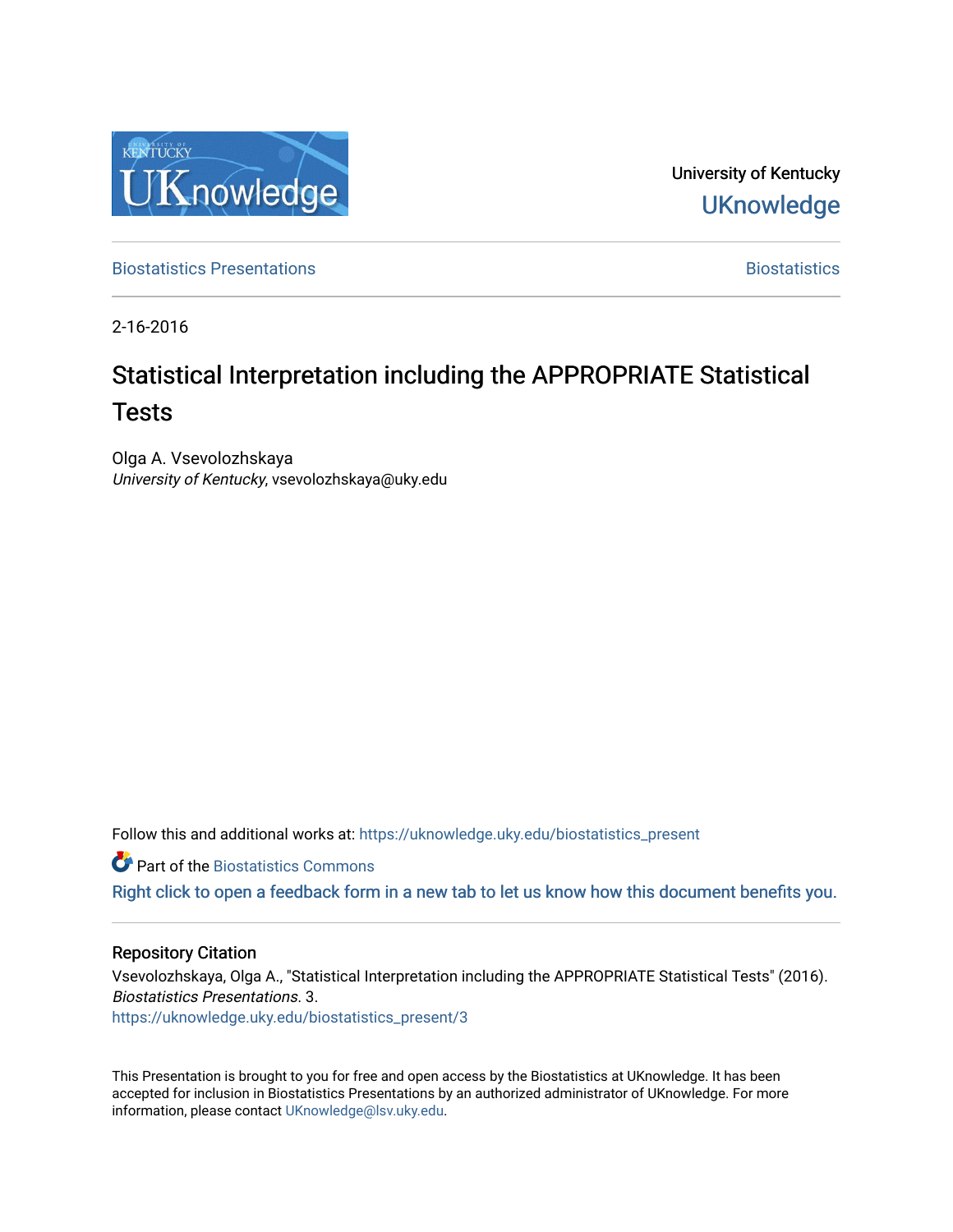<span id="page-1-1"></span><span id="page-1-0"></span>

| <b>Statistical</b><br>Interpretation<br>including the<br><b>APPROPRIATE</b><br><b>Statistical Tests</b><br>Olga<br>Vsevolozhskaya | 44                                                                               |
|-----------------------------------------------------------------------------------------------------------------------------------|----------------------------------------------------------------------------------|
|                                                                                                                                   | Statistical Interpretation including the<br><b>APPROPRIATE Statistical Tests</b> |
|                                                                                                                                   | Olga Vsevolozhskaya                                                              |
|                                                                                                                                   | University of Kentucky                                                           |
|                                                                                                                                   | February 16, 2016                                                                |

**KOD K個 K ミト K ミト ニヨー りんぺ**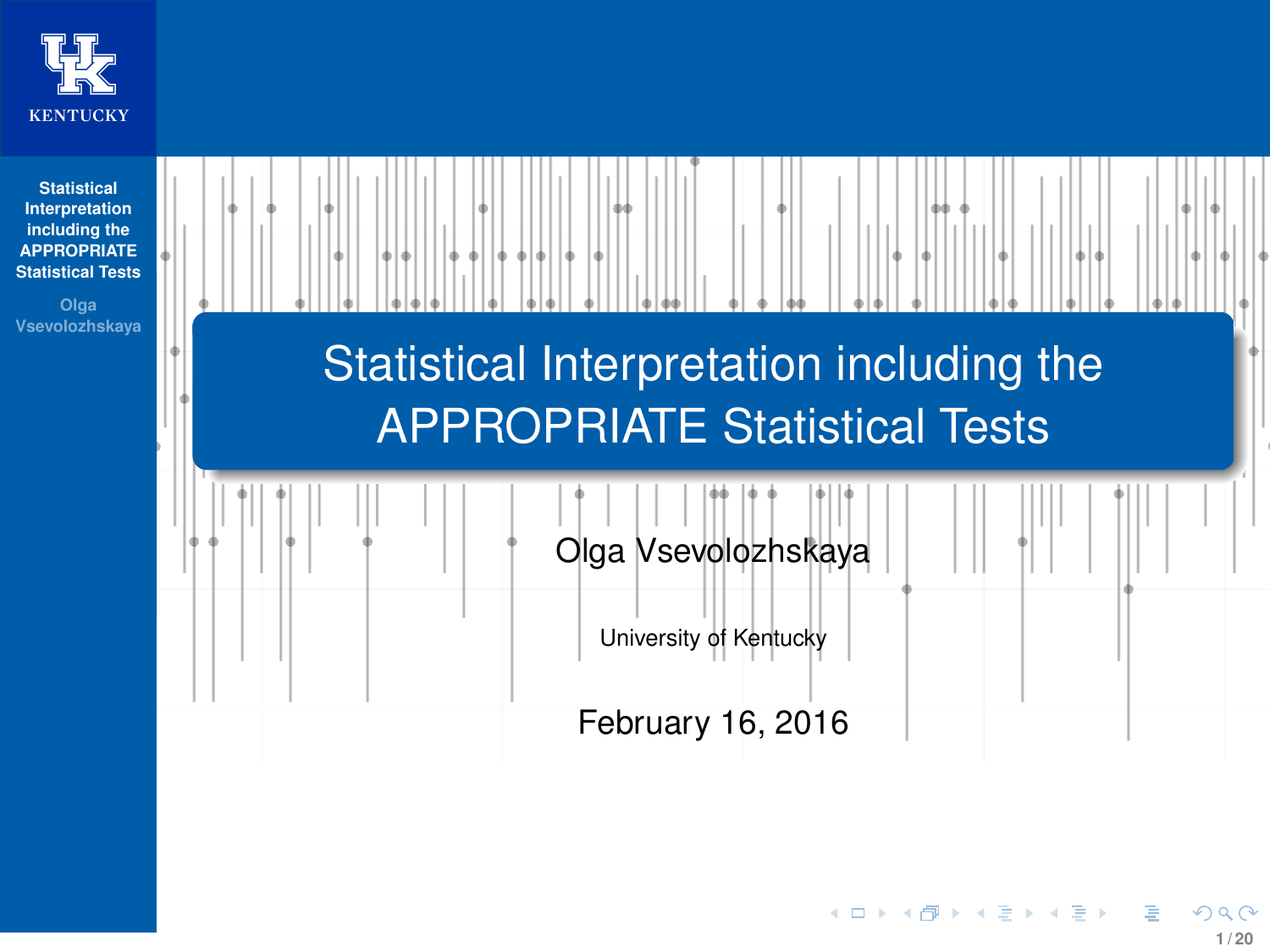

<span id="page-2-0"></span>**Outline** 

#### **Statistical Interpretation including the [APPROPRIATE](#page-1-0) Statistical Tests**

**Olga Vsevolozhskaya**

- **<sup>1</sup>** Evaluation of treatment's therapeutic potential after experimental stroke.
- **2** Post-stroke behavioral testing and functional recovery.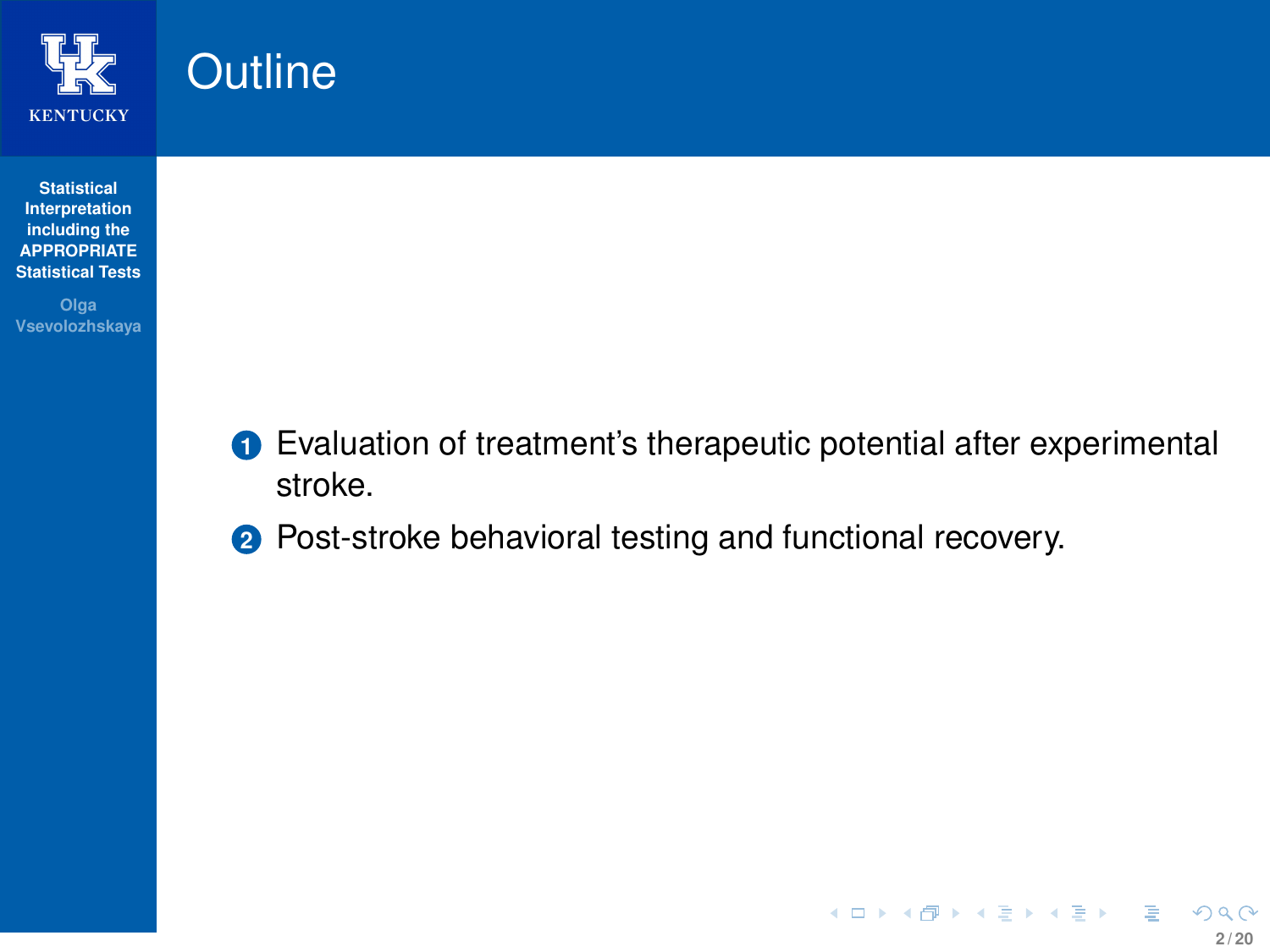

## <span id="page-3-0"></span>Treatment's Theraputic Potential

**Statistical Interpretation including the [APPROPRIATE](#page-1-0) Statistical Tests**

**Olga Vsevolozhskaya**



**3 / 20**

 $290$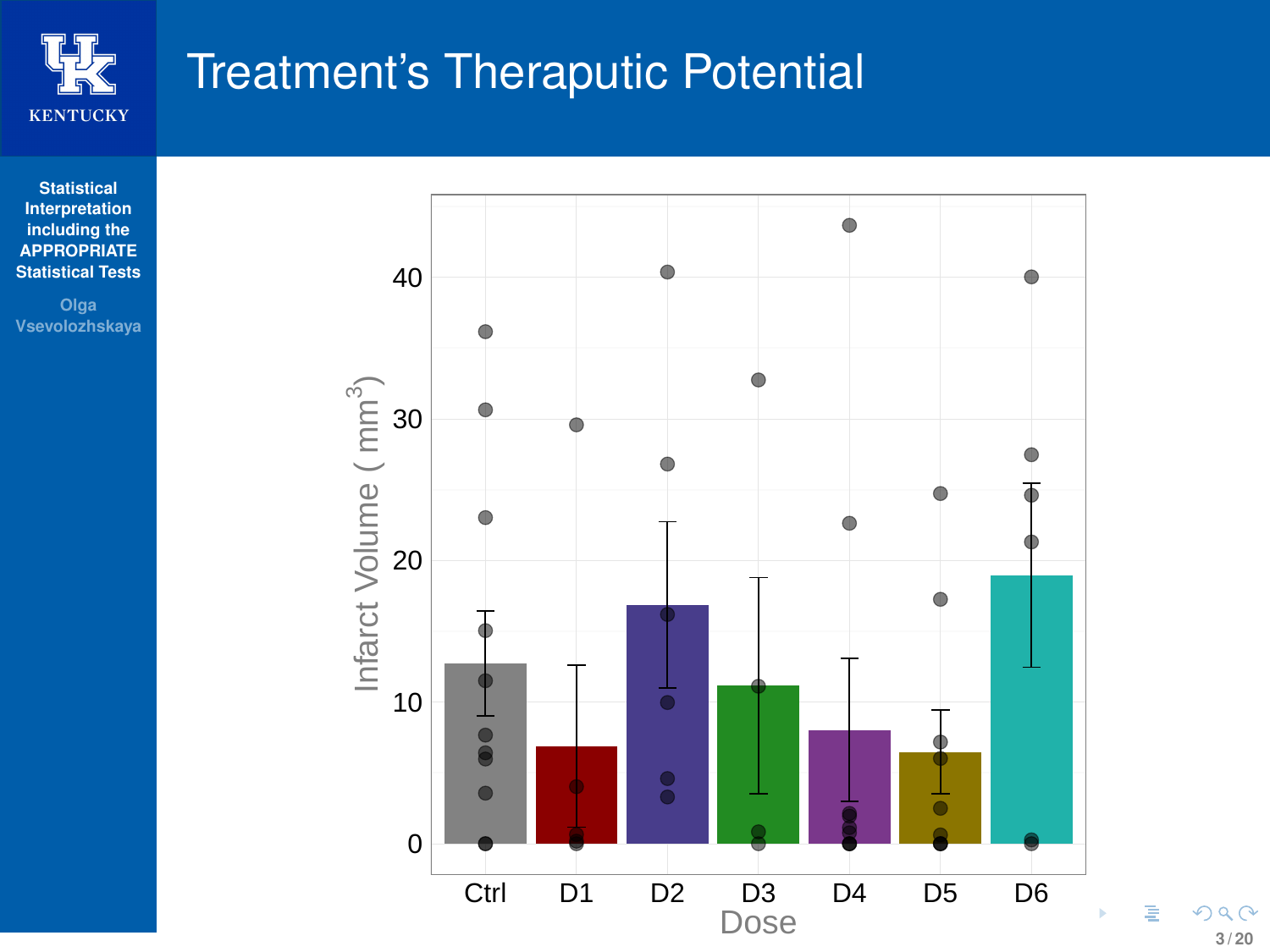

# One-Way ANOVA

**Statistical Interpretation including the [APPROPRIATE](#page-1-0) Statistical Tests**

**Olga Vsevolozhskaya**

 $H_0$  : all means are equal vs.  $H_A$  : at least one mean is different



|                      |    |        | Df Sum Sq Mean Sq F value $Pr(\geq F)$ |             |
|----------------------|----|--------|----------------------------------------|-------------|
| Dose                 | 6. | 962.46 | 160.41                                 | 0.90 0.5006 |
| Residuals 43 7624.52 |    |        | - 177.31                               |             |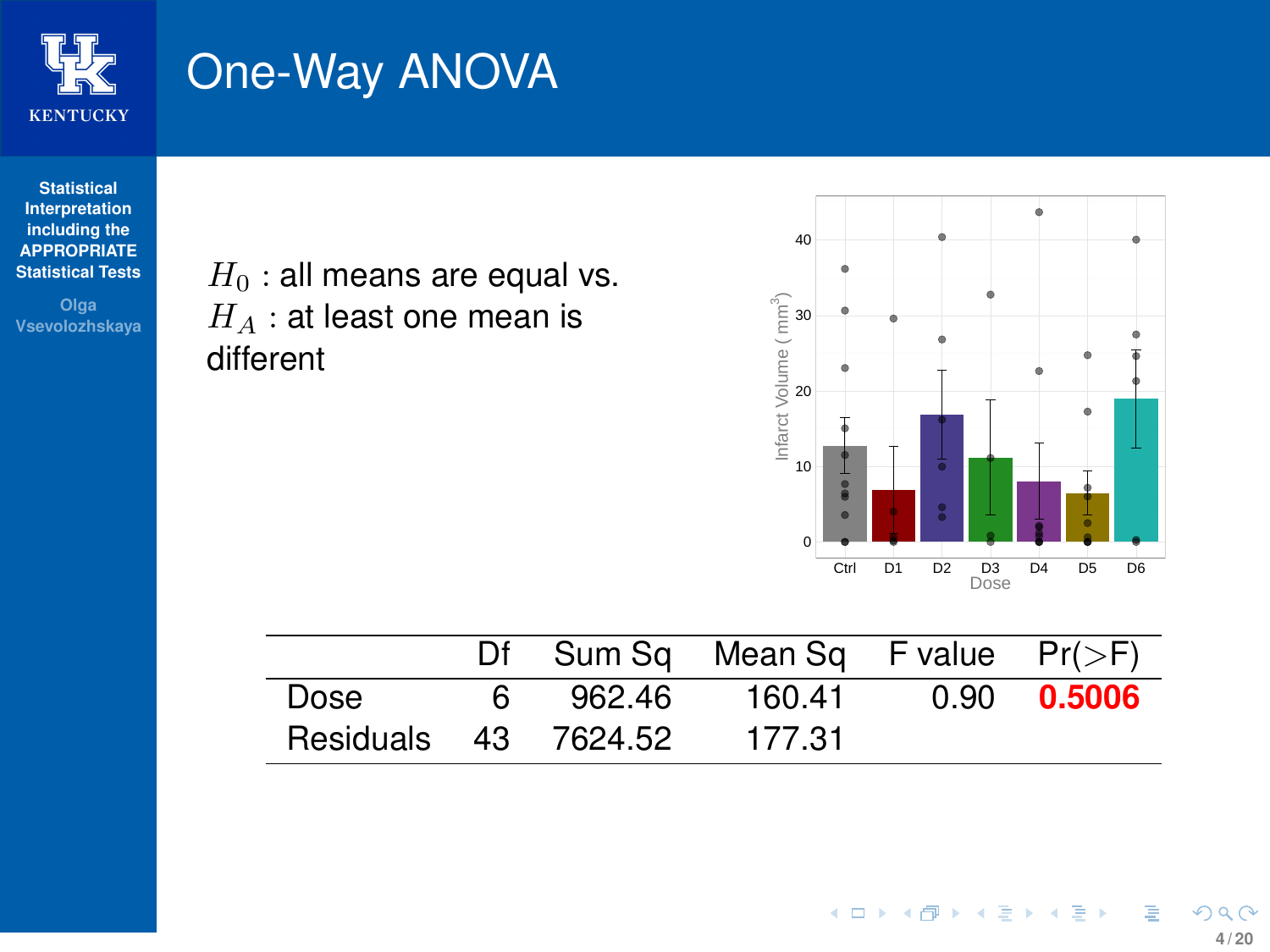

# One-Way ANOVA

**Statistical Interpretation including the [APPROPRIATE](#page-1-0) Statistical Tests**

**Olga Vsevolozhskaya**  $H_0$ : all means are equal vs.  $H_A$ : at least one mean is different

- *Constant variance across groups*
- *Samples are drawn from normally distributed populations*

L,



|                      |    |        | Df Sum Sq Mean Sq F value $Pr(>=F)$ |             |
|----------------------|----|--------|-------------------------------------|-------------|
| Dose                 | 6. | 962.46 | 160.41                              | 0.90 0.5006 |
| Residuals 43 7624.52 |    |        | 177.31                              |             |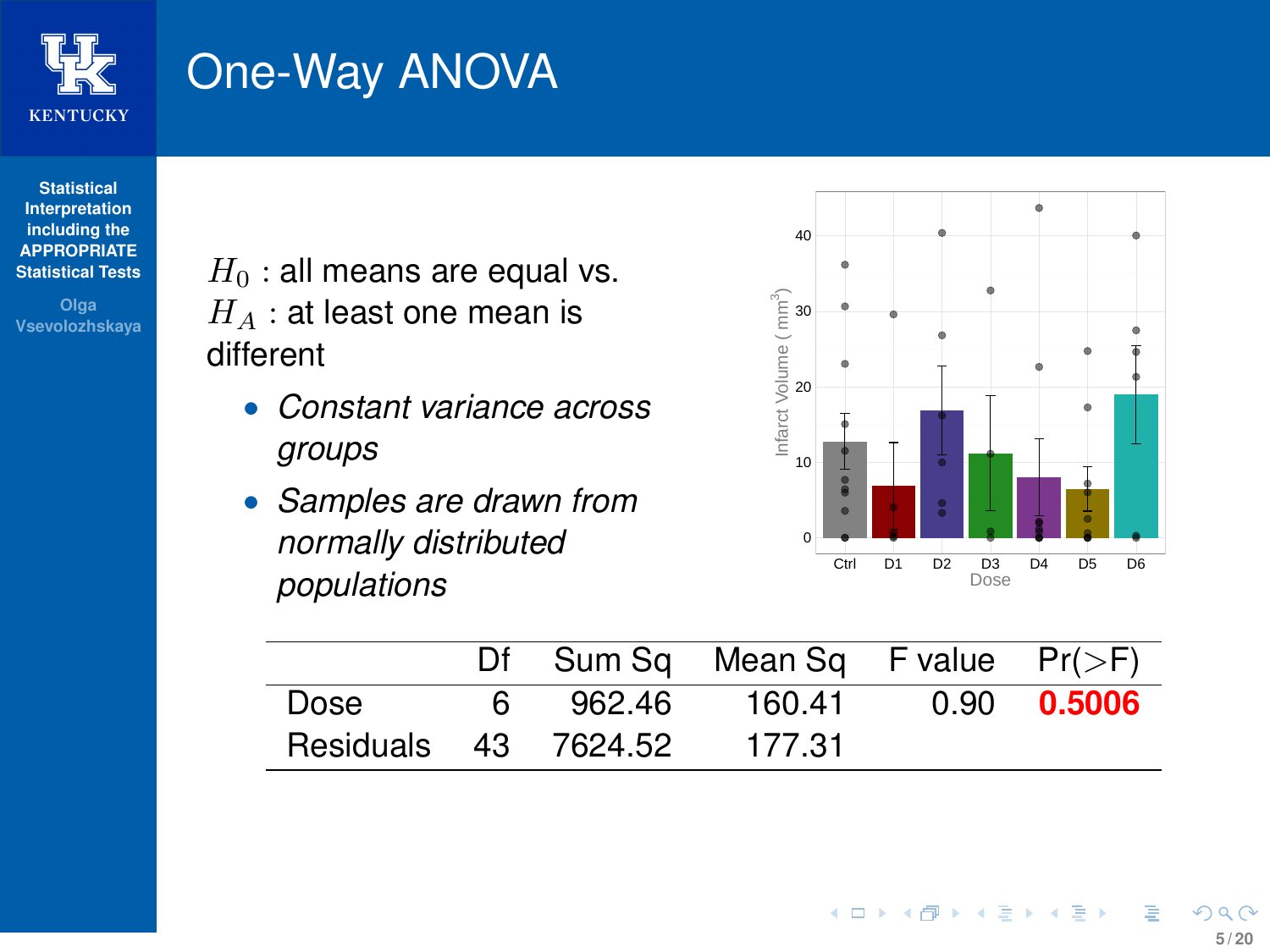

### Welch Correction

similar results.

#### **Statistical Interpretation including the [APPROPRIATE](#page-1-0) Statistical Tests**

**Olga Vsevolozhskaya**



p-value = **0.5982**

۰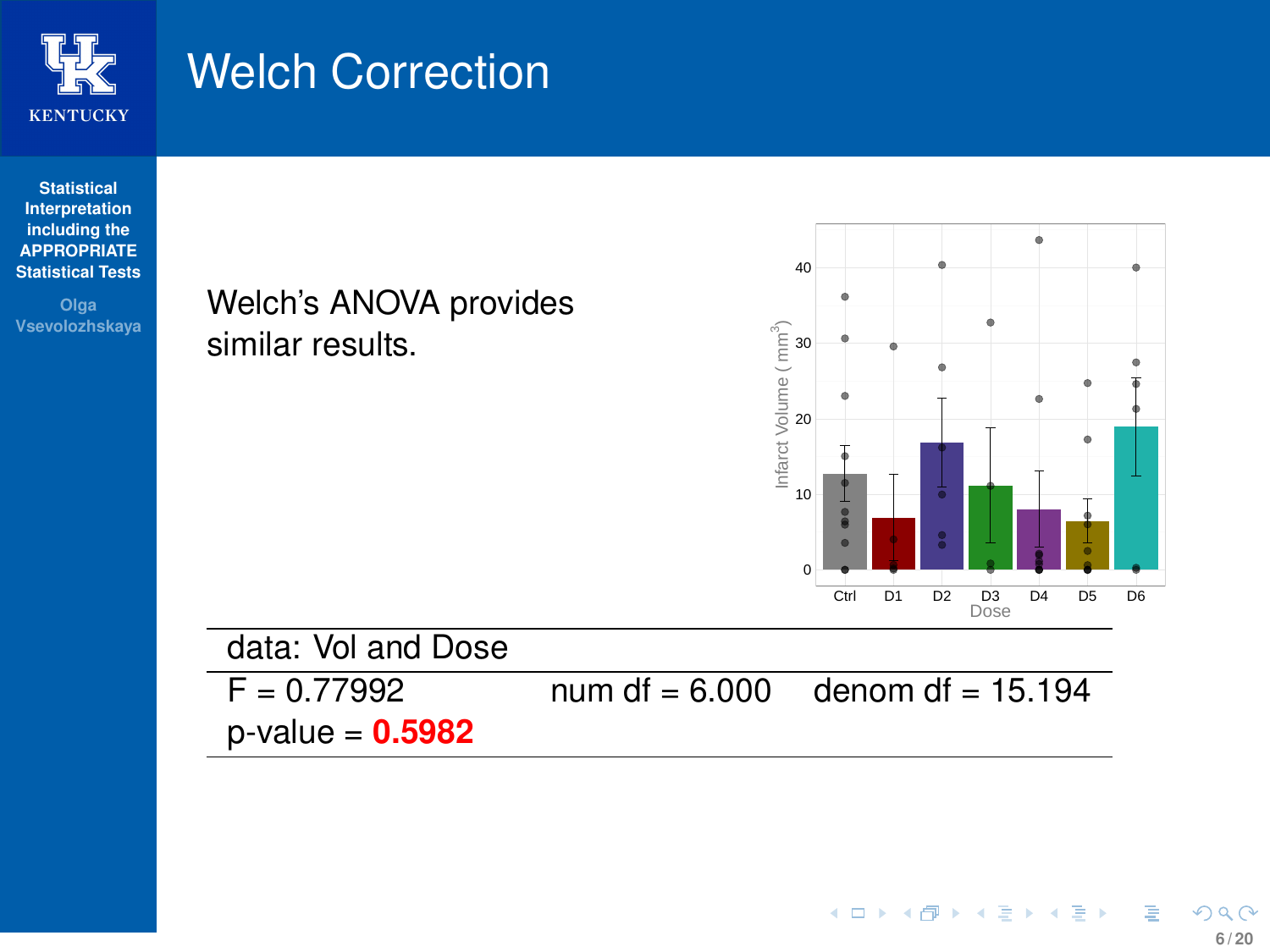

## Weighted Least Squares

**Statistical Interpretation including the [APPROPRIATE](#page-1-0) Statistical Tests**

**Olga Vsevolozhskaya** Each observation is weighted by the inverse of group's variance. Once again, results are similar to One-Way ANOVA.



|              |    |       | Df Sum Sq Mean Sq F value $Pr(\ge F)$ |               |
|--------------|----|-------|---------------------------------------|---------------|
| Dose         | 6. | 5.71  | 0.95                                  | $0.95$ 0.4693 |
| Residuals 43 |    | 43.00 | 1.00                                  |               |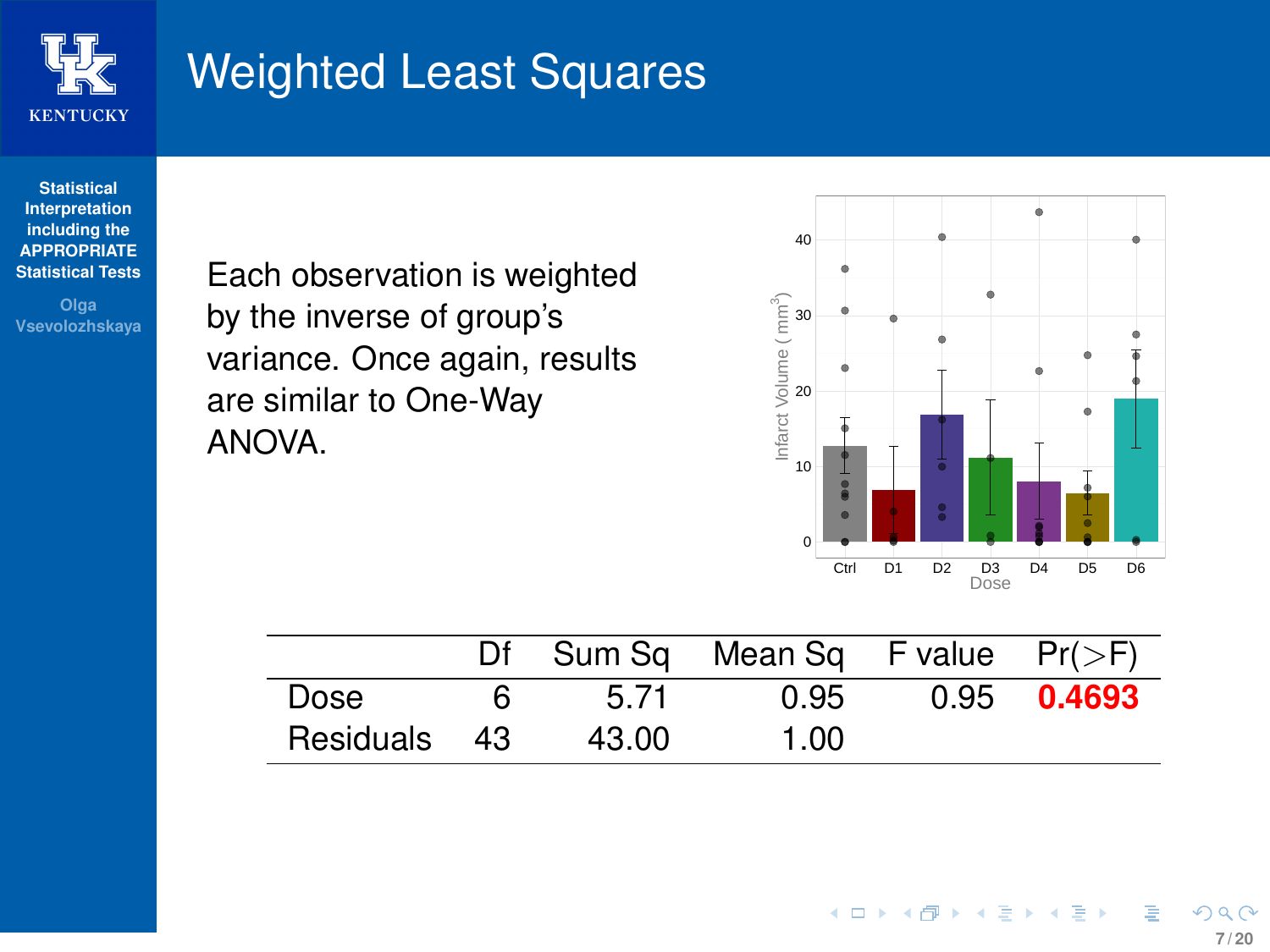

## <span id="page-8-0"></span>**Bootstrapping**

**Statistical Interpretation including the [APPROPRIATE](#page-1-0) Statistical Tests**

**Vsevolozhskaya**

#### Bootstrap p-value = **0.5178**

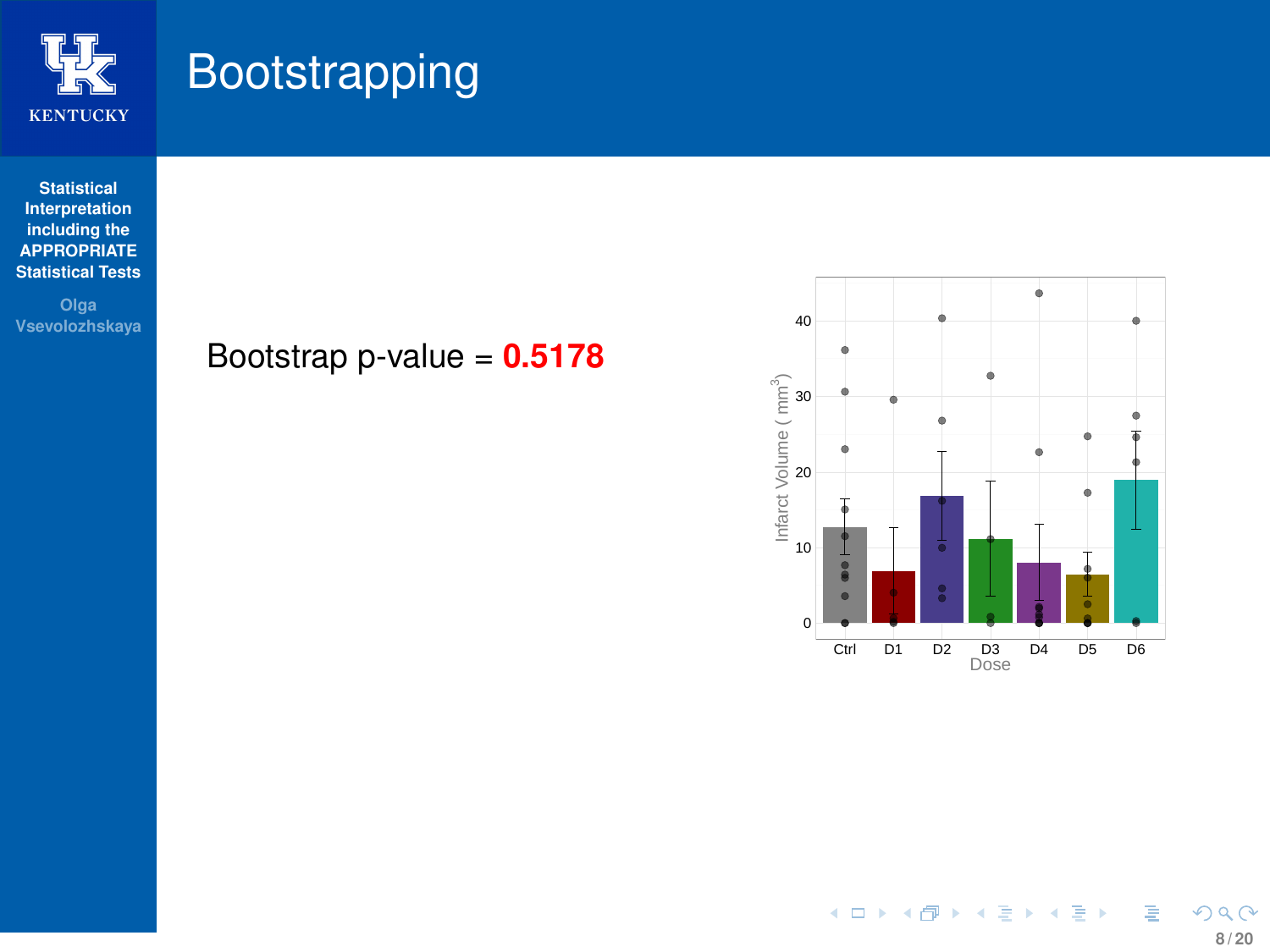

### <span id="page-9-0"></span>Difference in Medians?

**Statistical Interpretation including the [APPROPRIATE](#page-1-0) Statistical Tests**

**Vsevolozhskaya**



**9 / 20**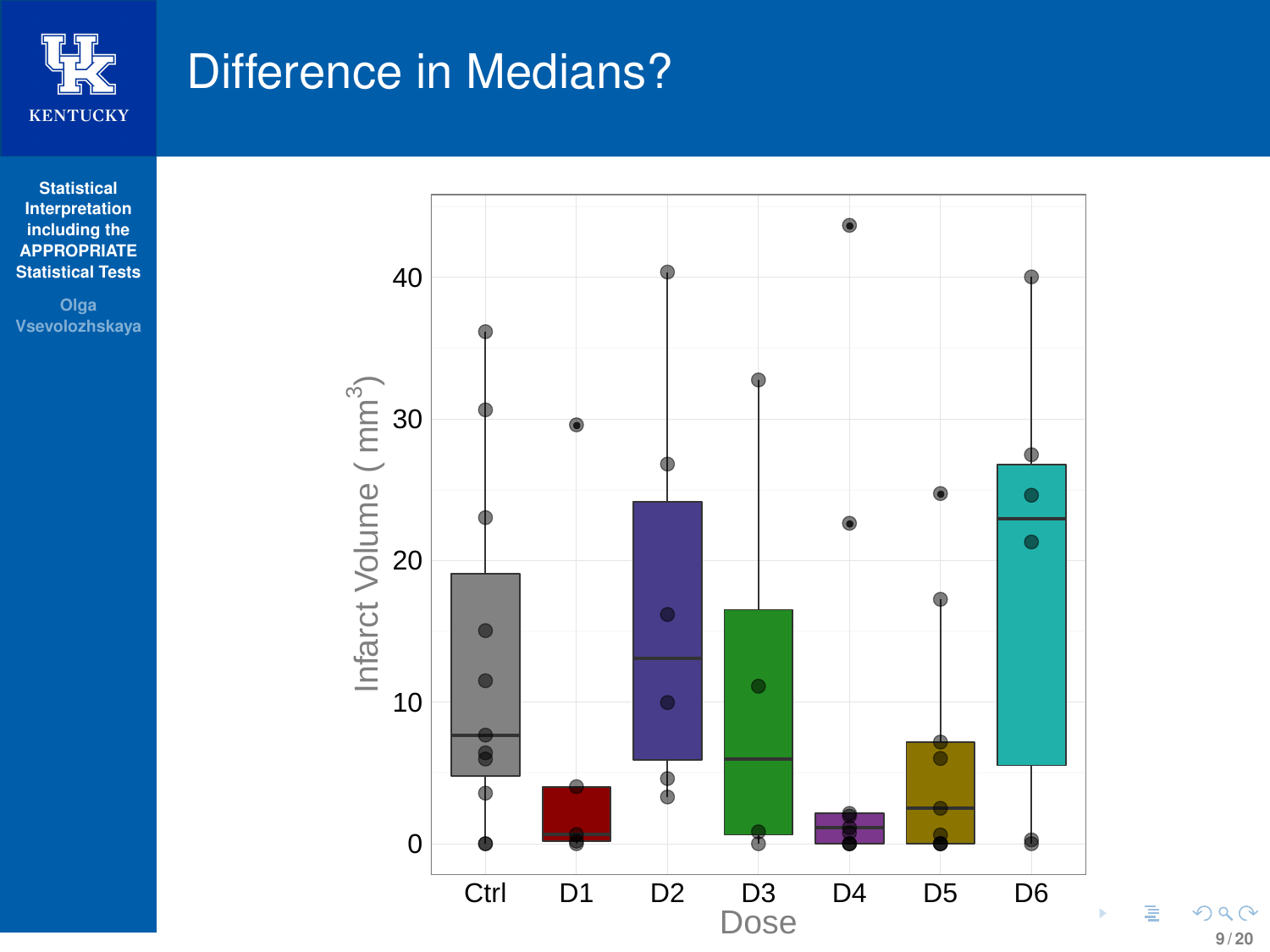

#### Difference in Medians?

**Statistical Interpretation including the [APPROPRIATE](#page-1-0) Statistical Tests**

**Olga Vsevolozhskaya** "*Think of how stupid the average person is, and realize half of them are stupider than that*." – George Carlin.

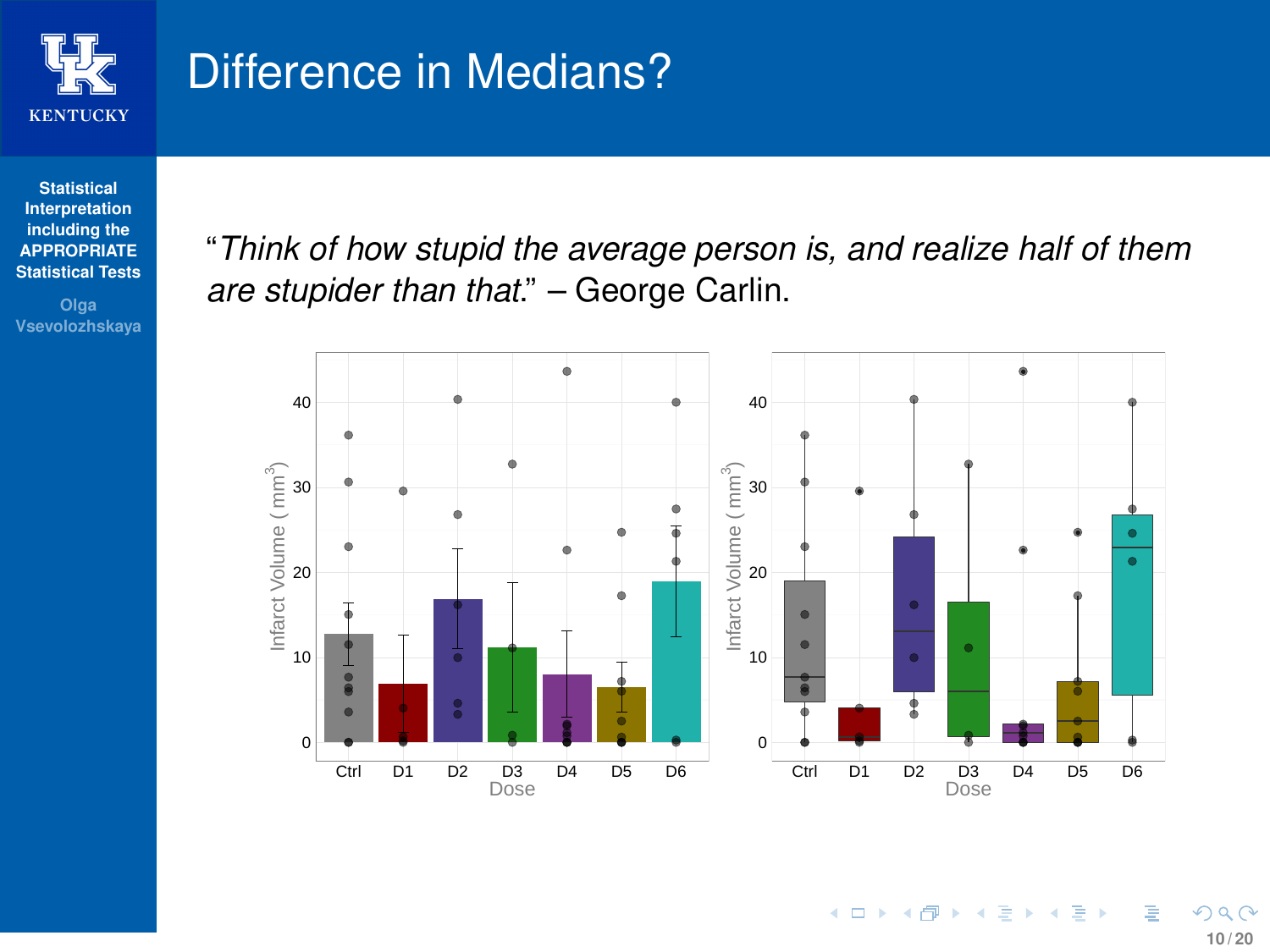

#### Quantile Regression

#### **Statistical Interpretation including the [APPROPRIATE](#page-1-0) Statistical Tests**

**Vsevolozhskaya**

| Coefficients:     | coefficients | lower bd | upper bd |
|-------------------|--------------|----------|----------|
| Ctrl              | 7.67         | 5.28     | 17.34617 |
| Dose1             | $-7.02$      | $-11.46$ | 16.30    |
| Dose2             | 2.30         | $-5.91$  | 18.41    |
| Dose3             | 3.45         | $-11.14$ | 16.95    |
| Dose4             | $-6.53$      | $-11.38$ | $-4.31$  |
| Dose <sub>5</sub> | $-5.17$      | $-14.13$ | 0.0028   |
| Dose <sub>6</sub> | 13.64        | $-8.82$  | 20.72    |

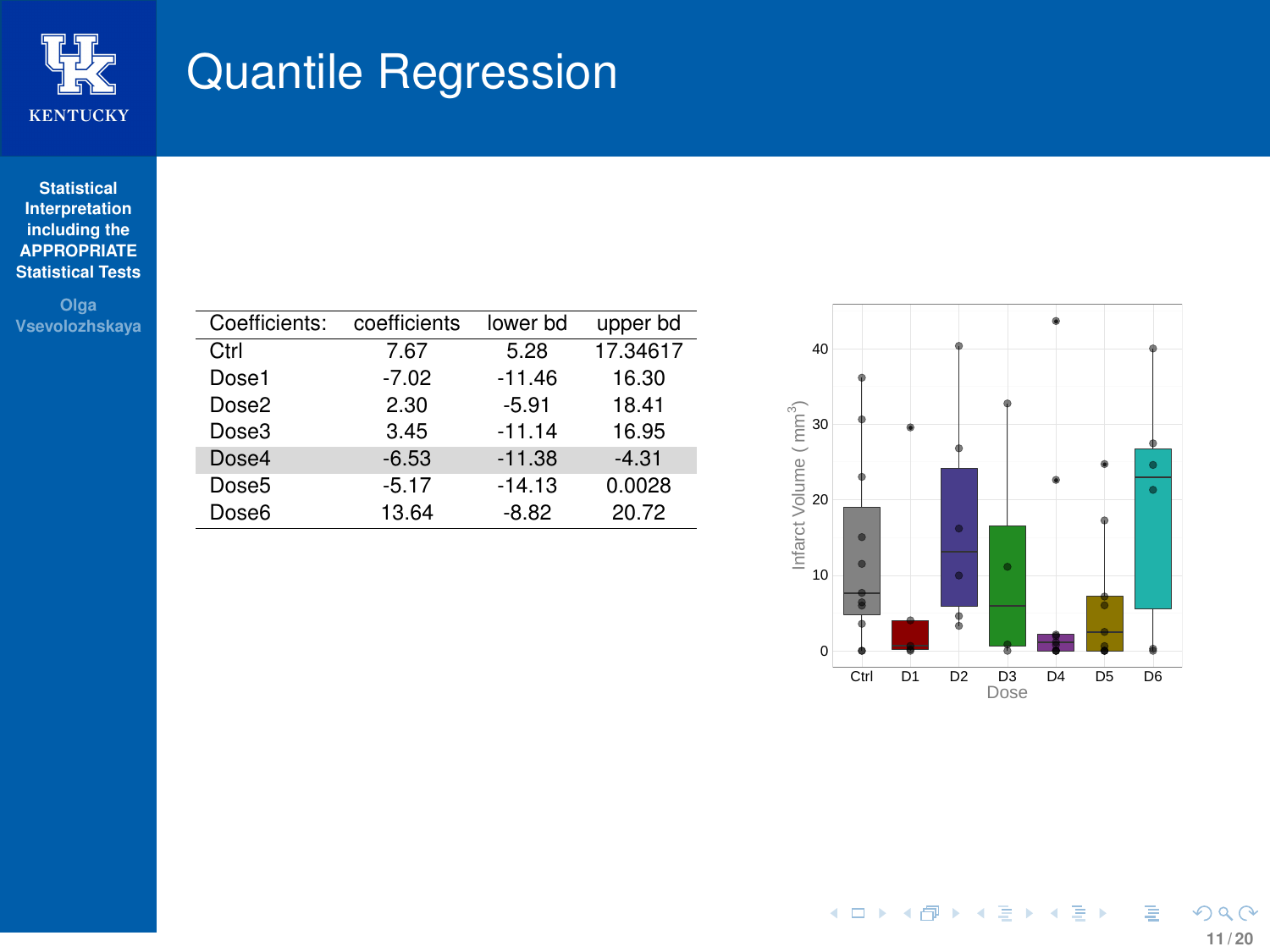

# Robust Regression with IQR Weights

#### **Statistical Interpretation including the [APPROPRIATE](#page-1-0) Statistical Tests**

**Olga Vsevolozhskaya**

| Estimate | Std. Error | t value | t <br>Pr( |        |
|----------|------------|---------|-----------|--------|
| Ctrl     | 10.39      | 4.519   | 2.301     | 0.0263 |
| Dose1    | $-9.21$    | 4.54    | $-2.02$   | 0.0491 |
| Dose2    | 4.21       | 7.21    | 0.58      | 0.5621 |
| Dose3    | -2 72      | 8.01    | $-0.34$   | 0.7354 |
| Dose4    | $-9.54$    | 4.52    | $-2.10$   | 0.0409 |
| Dose5    | $-6.20$    | 4.41    | $-1.40$   | 0.1667 |
| Dose6    | 9.37       | 9.76    | 0.96      | 0.3422 |



|    |       | pseudoDf Test.Stat Df Pr(>chisq) |
|----|-------|----------------------------------|
| 43 |       |                                  |
| 49 | 14.02 | 0.0295                           |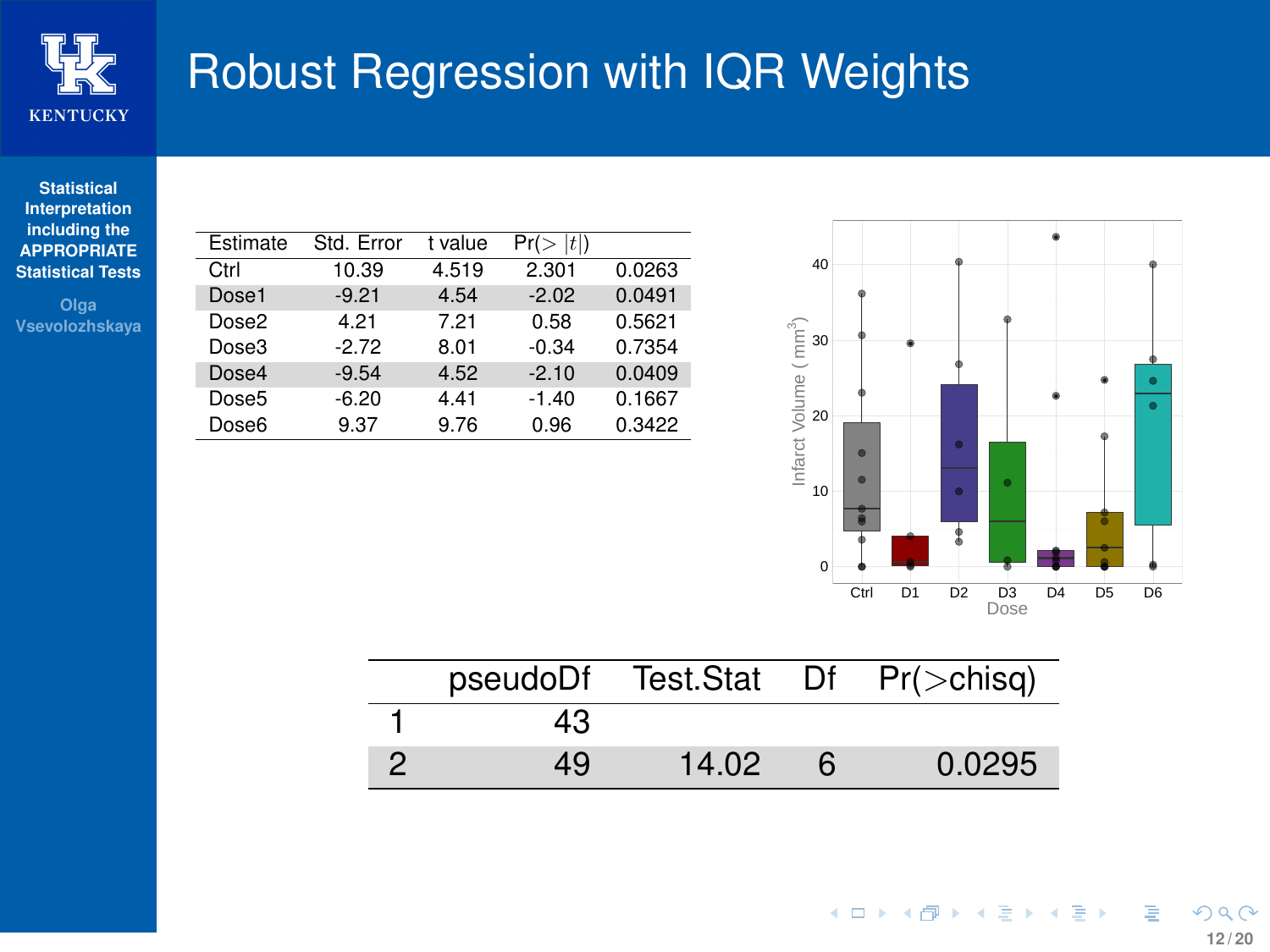

### <span id="page-13-0"></span>Kruskal-Wallis

**Statistical Interpretation including the [APPROPRIATE](#page-1-0) Statistical Tests**

**Olga Vsevolozhskaya**



data: Vol by Dose Kruskal-Wallis chi-squared =  $6.571$  df =  $6$  p-value =  $0.3623$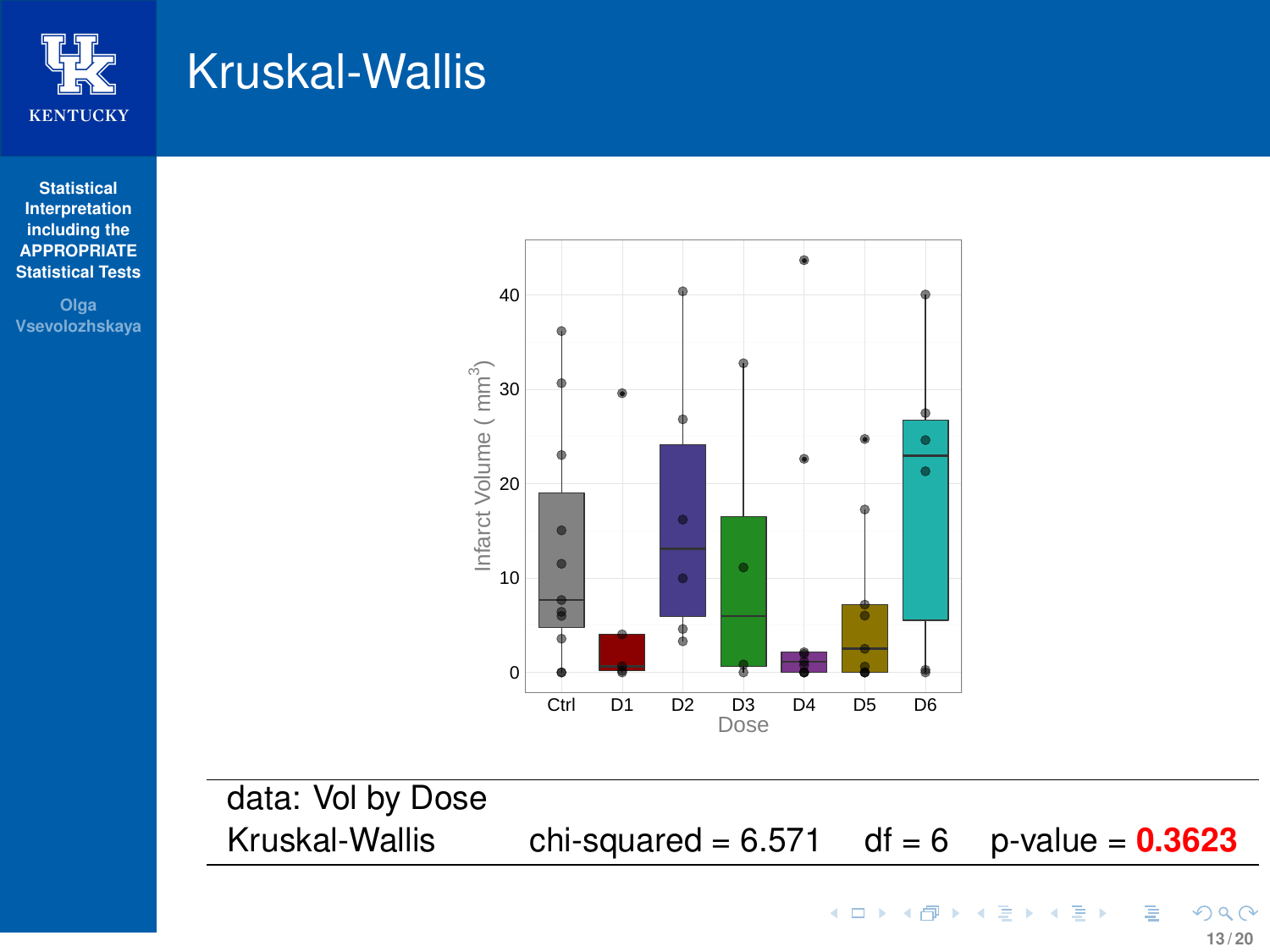

# <span id="page-14-0"></span>Behavioral Testing

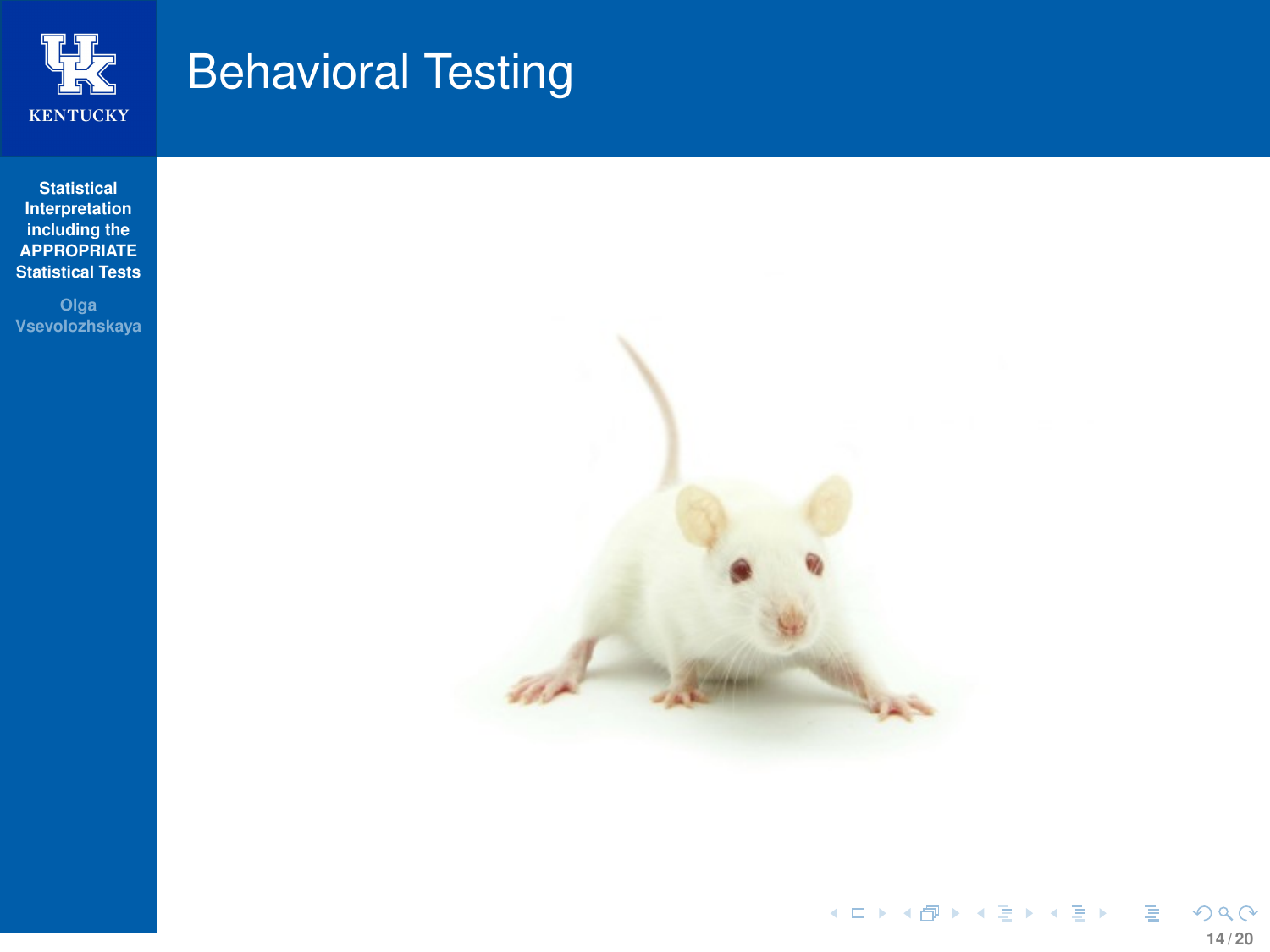

#### Behavioral Measurements



**15 / 20**

 $299$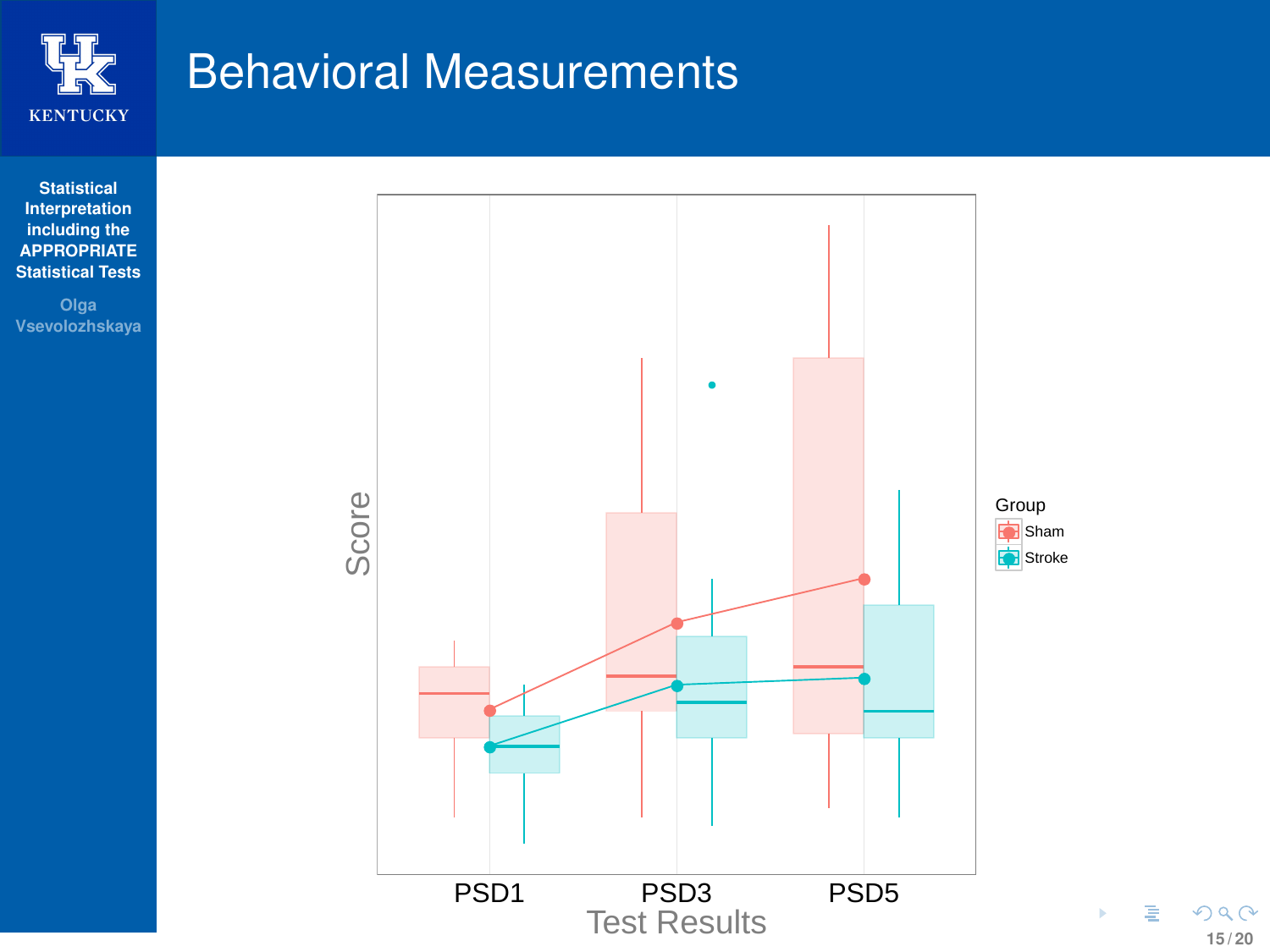

### <span id="page-16-0"></span>Two-Way ANOVA

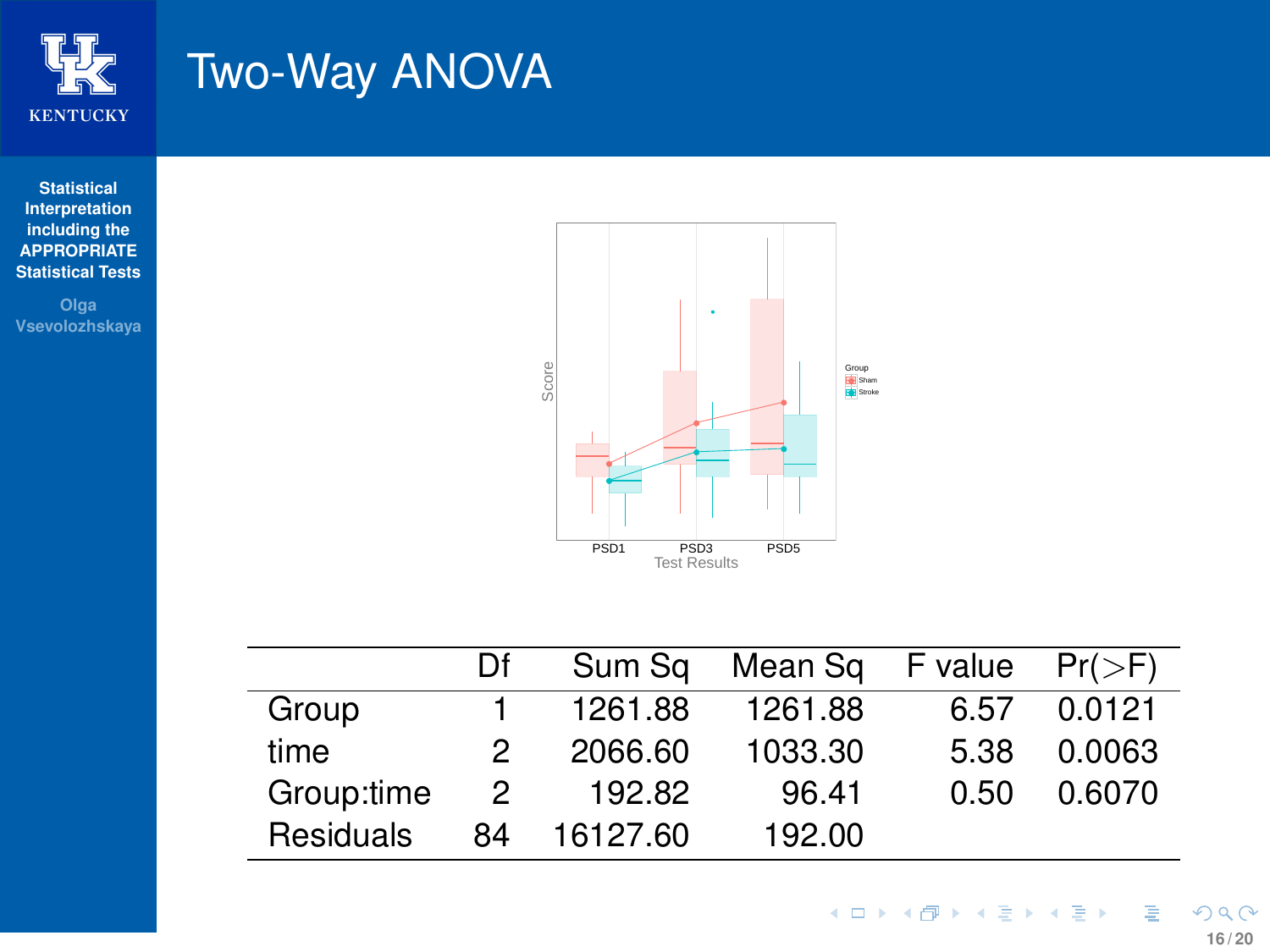

#### Repeated-measures ANOVA

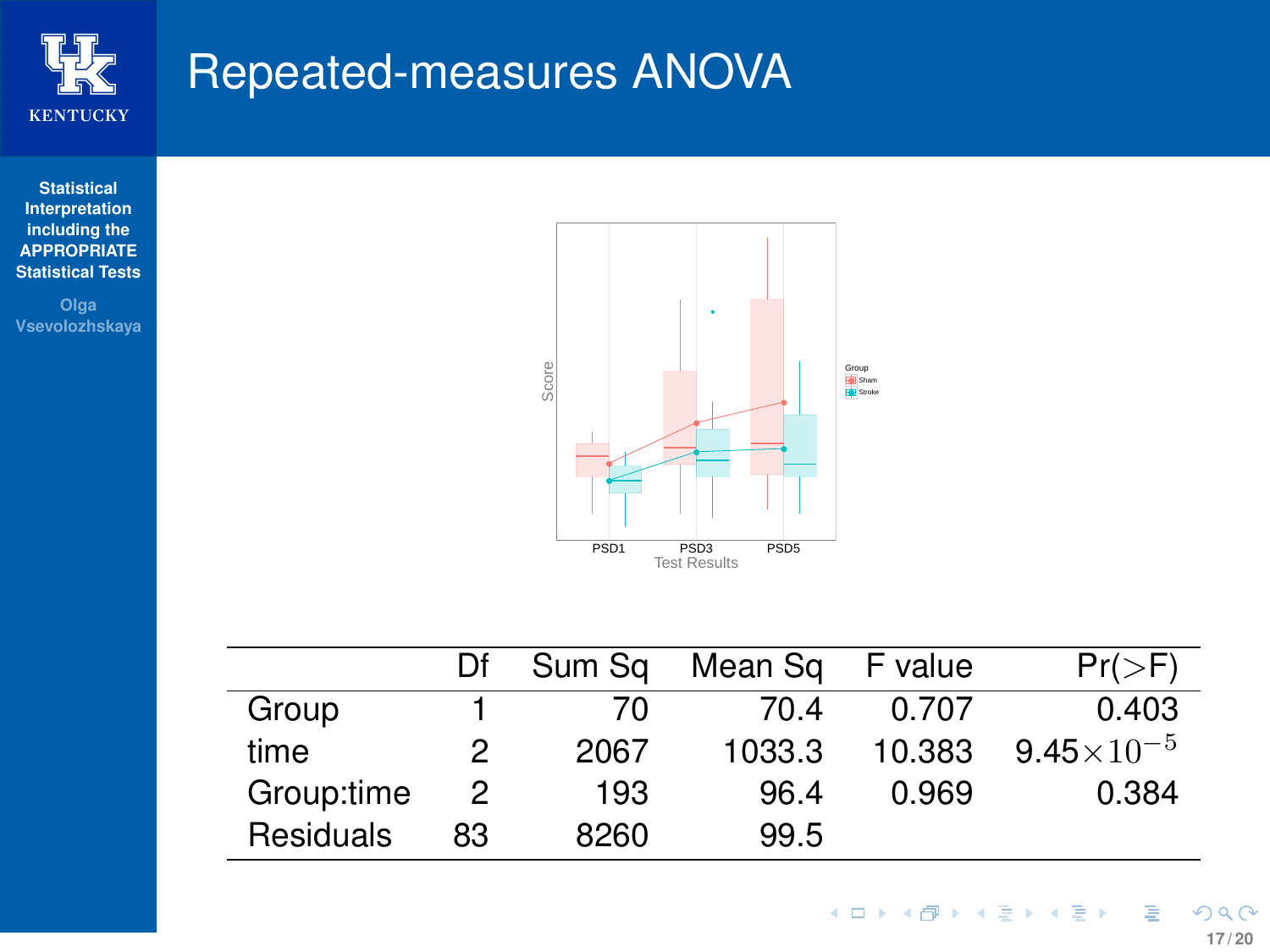

# Sphericity Assumption



**Vsevolozhskaya**



|             | numDF | F-value | p-value |
|-------------|-------|---------|---------|
| (Intercept) |       | 6952.09 | 0.00    |
| Group       | 1     | 3.01    | 0.09    |
| time        | 2     | 10.85   | 0.00    |
| Group:time  | 2     | 0.83    | 0.44    |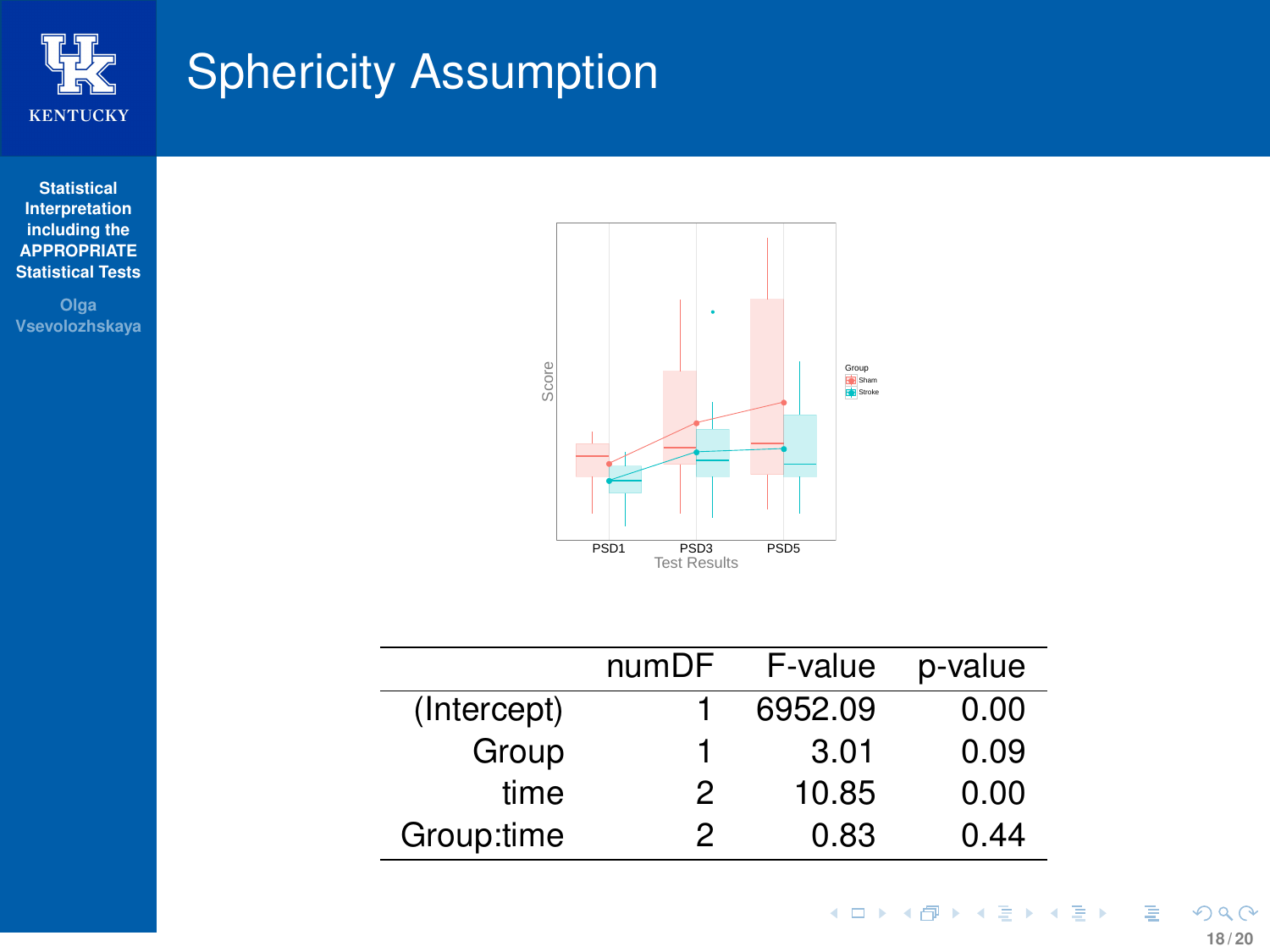

#### Between PSD comparison

**Statistical Interpretation including the [APPROPRIATE](#page-1-0) Statistical Tests**

**Vsevolozhskaya**

|                   | Value      | Std.Error | t-value    | p-value |
|-------------------|------------|-----------|------------|---------|
| (Intercept)       | 95.20000   | 1.645844  | 57.84267   | 0.0000  |
| GroupStroke       | $-4.13333$ | 2.327575  | $-1.77581$ | 0.0794  |
| time <sub>2</sub> | 9.86667    | 2.850323  | 3.46160    | 0.0008  |
| time3             | 14.86667   | 3.923131  | 3.78949    | 0.0003  |
| GroupStroke:time2 | $-2.93333$ | 4.030965  | $-0.72770$ | 0.4688  |
| GroupStroke:time3 | $-7.13333$ | 5.548145  | $-1.28572$ | 0.2021  |